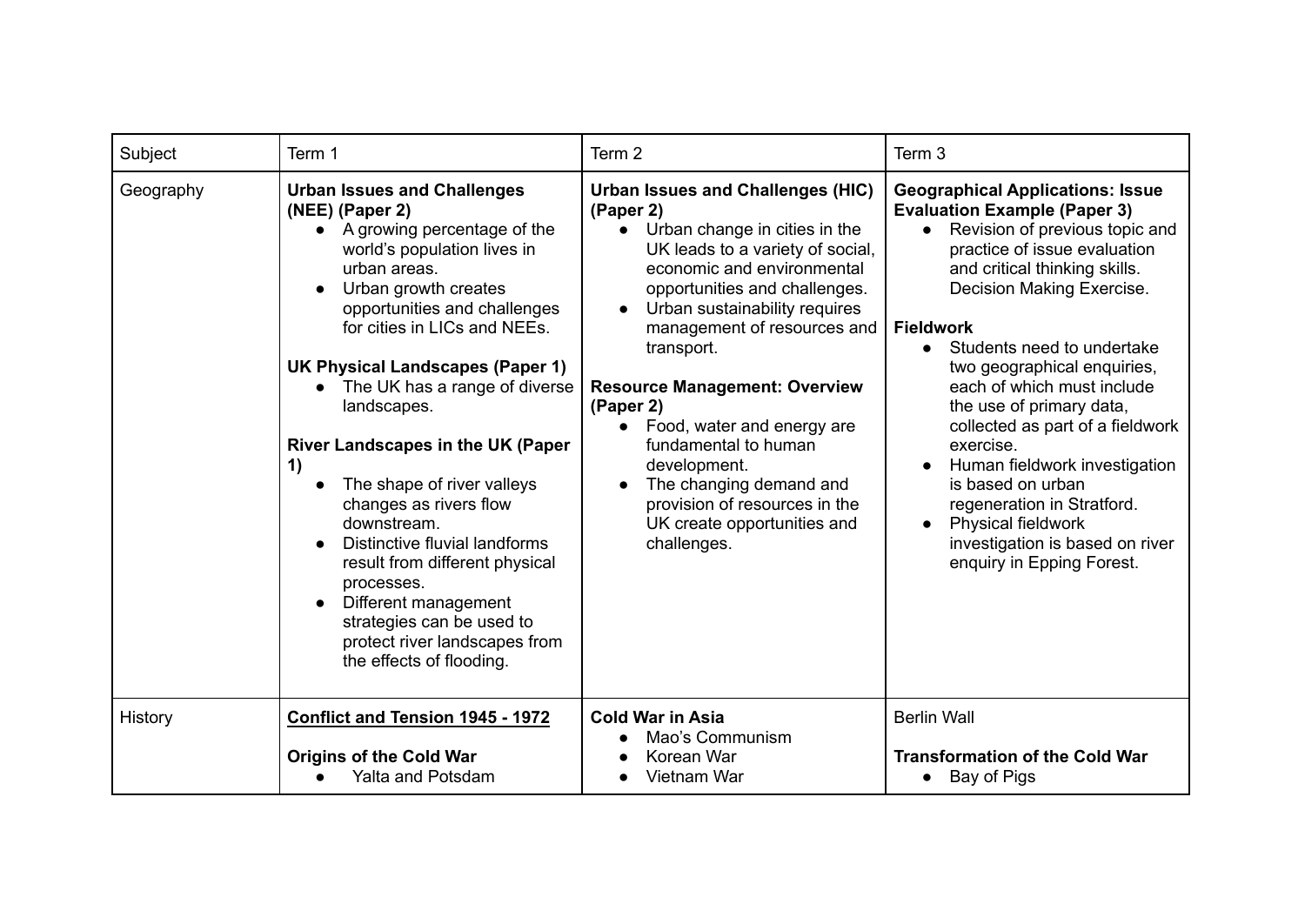|           | Conferences<br><b>Atomic Bomb</b><br>Iron Curtain<br><b>Truman Doctrine</b><br><b>Marshall Plan</b><br><b>Comecon and Cominform</b><br>Berlin Blockade<br><b>Berlin Airlift</b><br>Exam skills:<br>Source Analysis<br>Write an Account                             | <b>Development of the Cold</b><br><b>War</b><br>NATO and WARSAW PACT<br>Space Race<br>Arms Race<br>Hungarian Uprising<br>McCarthyism and Red Scare<br>U <sub>2</sub> Crisis<br><b>Paris Peace Summit</b>                                                      | <b>Cuban Revolution</b><br><b>Prague Spring</b><br><b>Brezhnev Doctrine</b><br>Detente<br><b>Elizabethan England</b><br><b>Elizabeth and her Government</b><br>Elizabeth's childhood and<br>character<br>The Privy Council and<br>Parliament<br>The role of court<br>The succession Crisis<br><b>Essex Rebellion</b> |
|-----------|--------------------------------------------------------------------------------------------------------------------------------------------------------------------------------------------------------------------------------------------------------------------|---------------------------------------------------------------------------------------------------------------------------------------------------------------------------------------------------------------------------------------------------------------|----------------------------------------------------------------------------------------------------------------------------------------------------------------------------------------------------------------------------------------------------------------------------------------------------------------------|
| Sociology | <b>Crime and Deviance (Paper 2)</b><br>Social Construction of Crime<br>Social Control<br>Merton's Strain Theory<br>Becker's Labelling Theory<br><b>Cohen's Moral Panic Theory</b><br>London Riots case study<br>Class, Age, Gender and<br><b>Ethnicity factors</b> | <b>Crime and Deviance (Paper 2)</b><br>The Prison system<br>Data on Crime<br><b>Research Methods in Context</b><br><b>Sociology of Education (Paper 1)</b><br><b>Functions of Schooling</b><br>Marxist Perspective of<br>Education<br>Feminist Perspective of | Sociology of Education (Paper 1)<br><b>External factors for</b><br>achievement;<br>- Material Deprivation<br>-Bourdieu Cultural Capital<br>-Role of Parents<br>Internal processes of school<br>- Teacher expectations<br>-Streaming versus Setting<br>The future of schooling<br>International comparisons           |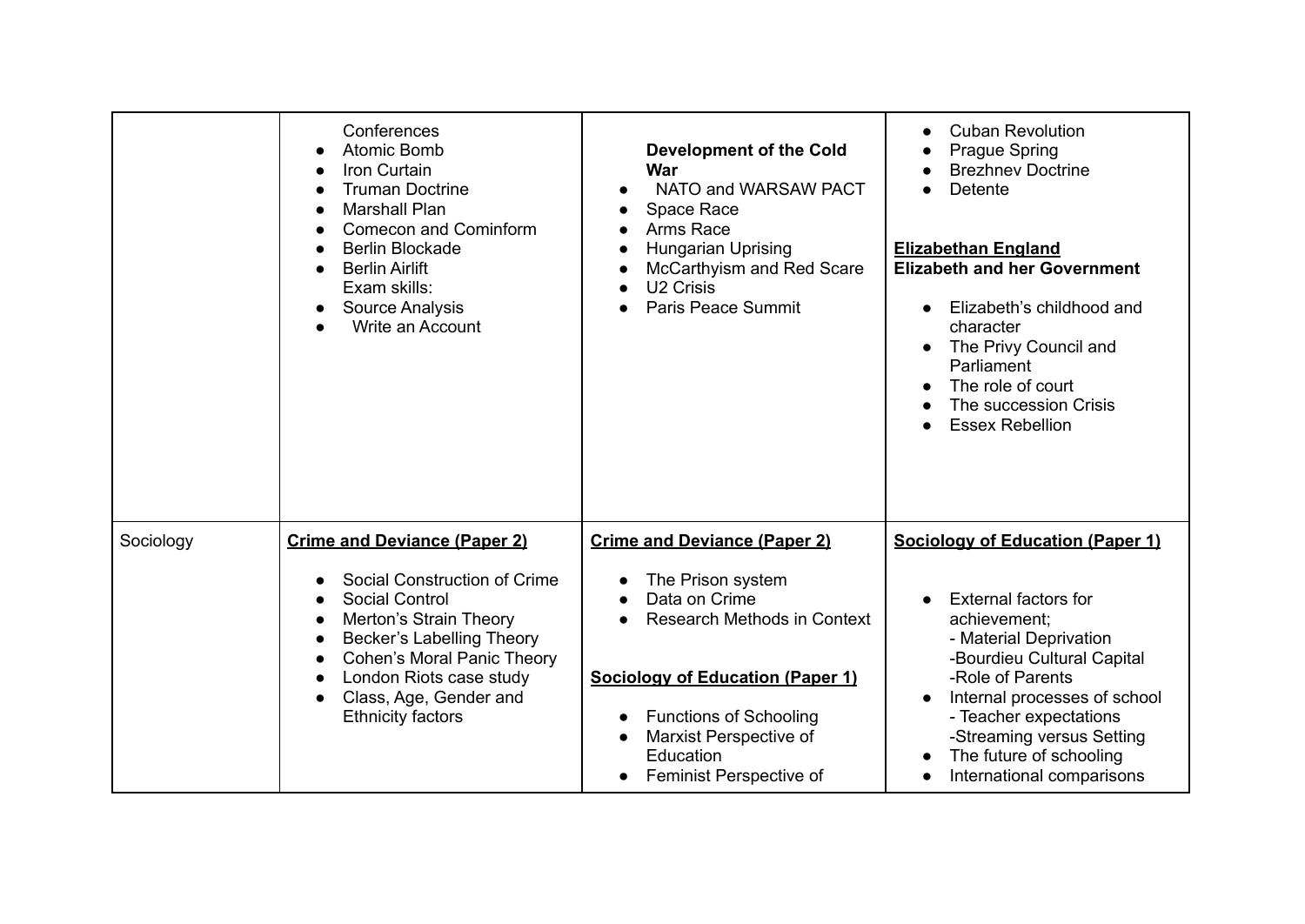|         |                                                                                                                                                                                                                                                                                    | Education<br><b>Education Policy since 1945</b><br>$\bullet$<br>Types of schools in UK today,<br>$\bullet$<br>including alternative education                                                                                                                                                                                                                             | <b>Research Methods in Context</b><br>$\bullet$                                                                                                                                                                                                                                                                                                                                 |
|---------|------------------------------------------------------------------------------------------------------------------------------------------------------------------------------------------------------------------------------------------------------------------------------------|---------------------------------------------------------------------------------------------------------------------------------------------------------------------------------------------------------------------------------------------------------------------------------------------------------------------------------------------------------------------------|---------------------------------------------------------------------------------------------------------------------------------------------------------------------------------------------------------------------------------------------------------------------------------------------------------------------------------------------------------------------------------|
| Spanish | Theme 2:<br>Local, national and global areas of<br>interest<br>Talking about past holidays<br>$\bullet$<br>Booking accommodation<br>Holiday disasters<br><b>Extended writing</b><br>$\bullet$<br>Key grammar points<br>Present tense<br>Past tense<br>Imperfect tense              | Theme 2:<br>Local, national and global areas of<br>interest<br>Talking about your region<br>$\bullet$<br>Planning what to do<br>$\bullet$<br>Talking about issues in your town<br>$\bullet$<br>Extended spoken answers<br>$\bullet$<br>Key grammar points<br>Future<br>$\bullet$<br>Past tense/ imperfect<br>$\bullet$<br>Antonyms<br>$\bullet$                           | Theme 3:<br><b>Current and future study and</b><br>employment<br>Talking about school<br>$\bullet$<br>Describing your uniform<br>School rules and problems<br>$\bullet$<br>Talking about activities and<br>$\bullet$<br>achievements<br>Key grammar points<br>Reinforce the three tenses<br>$\bullet$<br>Near future tense<br>Using negatives                                   |
| French  | Theme 1: Identity & Culture<br>Unit 1<br>Friends and family<br>$\bullet$<br>Going out<br>Talking about your childhood<br>Discussing role-models<br>$\bullet$<br>Unit 2<br>Sport<br>Your life online<br>Hobbies<br>Grammar<br>Near future tense<br>Perfect tense<br>Imperfect tense | Theme 1: Identity & Culture<br>Unit 3<br>Daily routine<br>$\bullet$<br>Special meals<br>$\bullet$<br>Family celebrations<br>$\bullet$<br><b>Festivals and traditions</b><br>$\bullet$<br>Theme 2:<br>Local, national & global areas of<br>interest<br>Unit 4<br>My local area<br>$\bullet$<br>Describing my town<br>Discussing what to see and do<br>$\bullet$<br>Weather | Theme 2:<br>Local, national & global areas of<br>interest<br>Unit 5<br>Ideal holidays<br>$\bullet$<br>Booking and reviewing hotels<br>$\bullet$<br>Ordering in a restaurant<br>$\bullet$<br>Travel plans & holiday disasters<br>$\bullet$<br><b>Buying souvenirs</b><br>$\bullet$<br><b>Grammar</b><br><b>Conditional tense</b><br>Reflexive verbs in Perfect tense<br>Revision |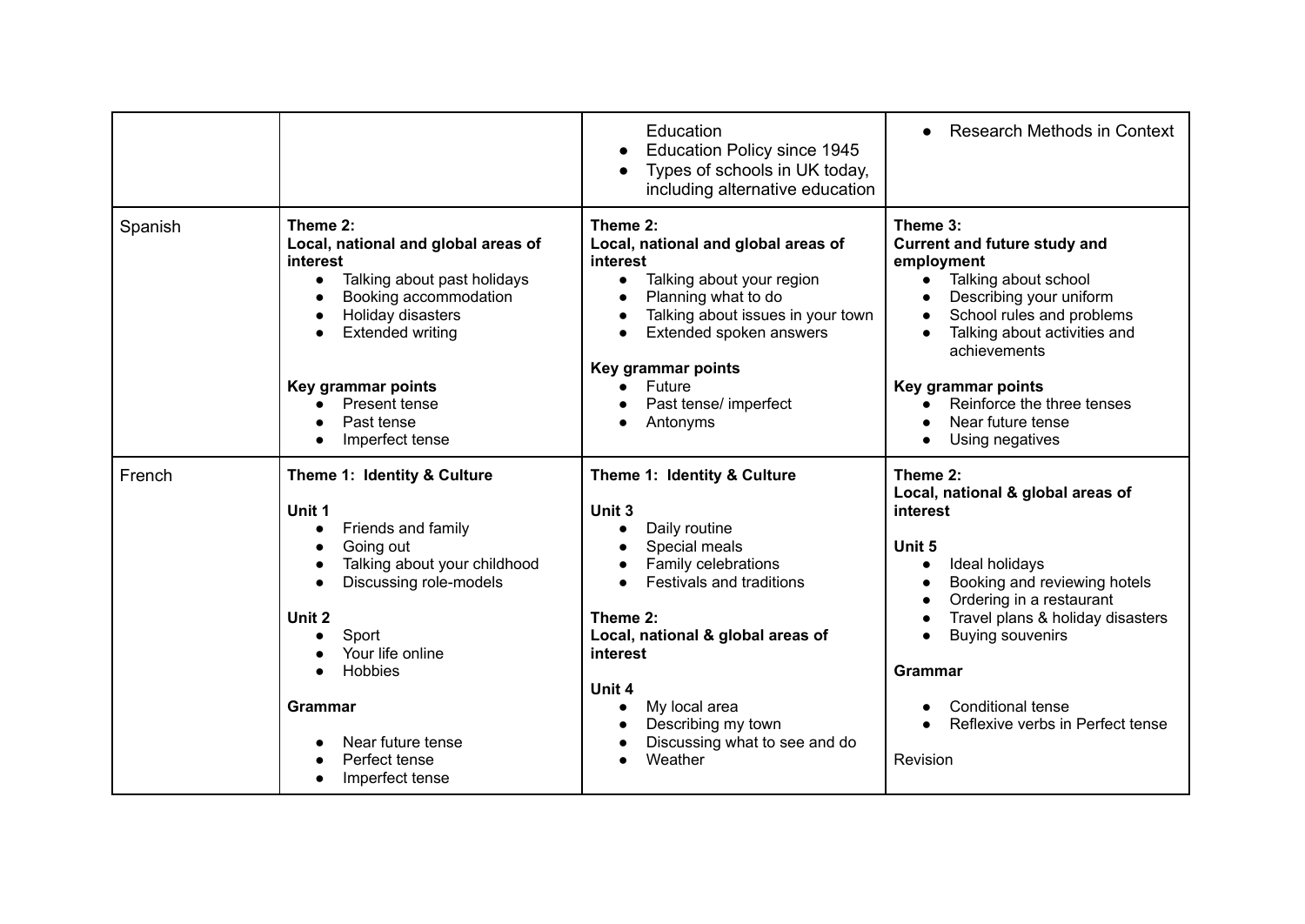|                                                  | Superlatives & comparatives<br>Direct object pronouns                                                                                                                                                  | <b>Grammar</b><br>Modal verbs<br>Combining tenses<br>Higher linguistic structures<br><b>Negatives</b><br>Question words                                                                                                                     | Key topic vocabulary<br>$\bullet$<br><b>Extended writing</b><br>Speaking skills<br>Confidence with multiple tenses                                                                                            |
|--------------------------------------------------|--------------------------------------------------------------------------------------------------------------------------------------------------------------------------------------------------------|---------------------------------------------------------------------------------------------------------------------------------------------------------------------------------------------------------------------------------------------|---------------------------------------------------------------------------------------------------------------------------------------------------------------------------------------------------------------|
| <b>BTEC Digital</b><br>Information<br>Technology | <b>Component 2: Collecting,</b><br><b>Presenting and Interpreting</b><br>Data<br>A: Investigate the role and impact of<br>using data on individuals and<br>organisations.                              | <b>Component 2: Collecting,</b><br><b>Presenting and Interpreting</b><br><b>Data</b><br>A: Investigate the role and impact of<br>using data on individuals and<br>organisations.<br>B: Create a dashboard using data<br>manipulation tools. | <b>Component 2: Collecting,</b><br><b>Presenting and Interpreting</b><br><b>Data</b><br>B: Create a dashboard using data<br>manipulation tools<br>C: Draw conclusions and review data<br>presentation methods |
| <b>BTEC Health and</b><br>Social Care            | <b>Component 2: Health and Social</b><br><b>Care Services and Values</b><br>Learning aim A: Understand<br>the different types of health<br>and social care services and<br>barriers to accessing them. | <b>Component 2: Health and Social</b><br><b>Care Services and Values</b><br>Learning aim A: Understand<br>the different types of health<br>and social care services and<br>barriers to accessing them.                                      | <b>Component 2: Health and Social</b><br><b>Care Services and Values</b><br>Learning aim B: Demonstrate<br>care values and review own<br>practice.                                                            |
| <b>BTEC Enterprise</b>                           | <b>Component 2: Planning for and</b><br><b>Pitching an Enterprise Activity</b><br>A Explore ideas and plan for a<br>micro-enterprise activity<br>B Pitch a micro-enterprise activity                   | <b>Component 2: Planning for and</b><br><b>Pitching an Enterprise Activity</b><br>A Explore ideas and plan for a<br>micro-enterprise activity<br>B Pitch a micro-enterprise activity                                                        | <b>Component 2: Planning for and</b><br><b>Pitching an Enterprise Activity</b><br>A Explore ideas and plan for a<br>micro-enterprise activity<br>B Pitch a micro-enterprise activity                          |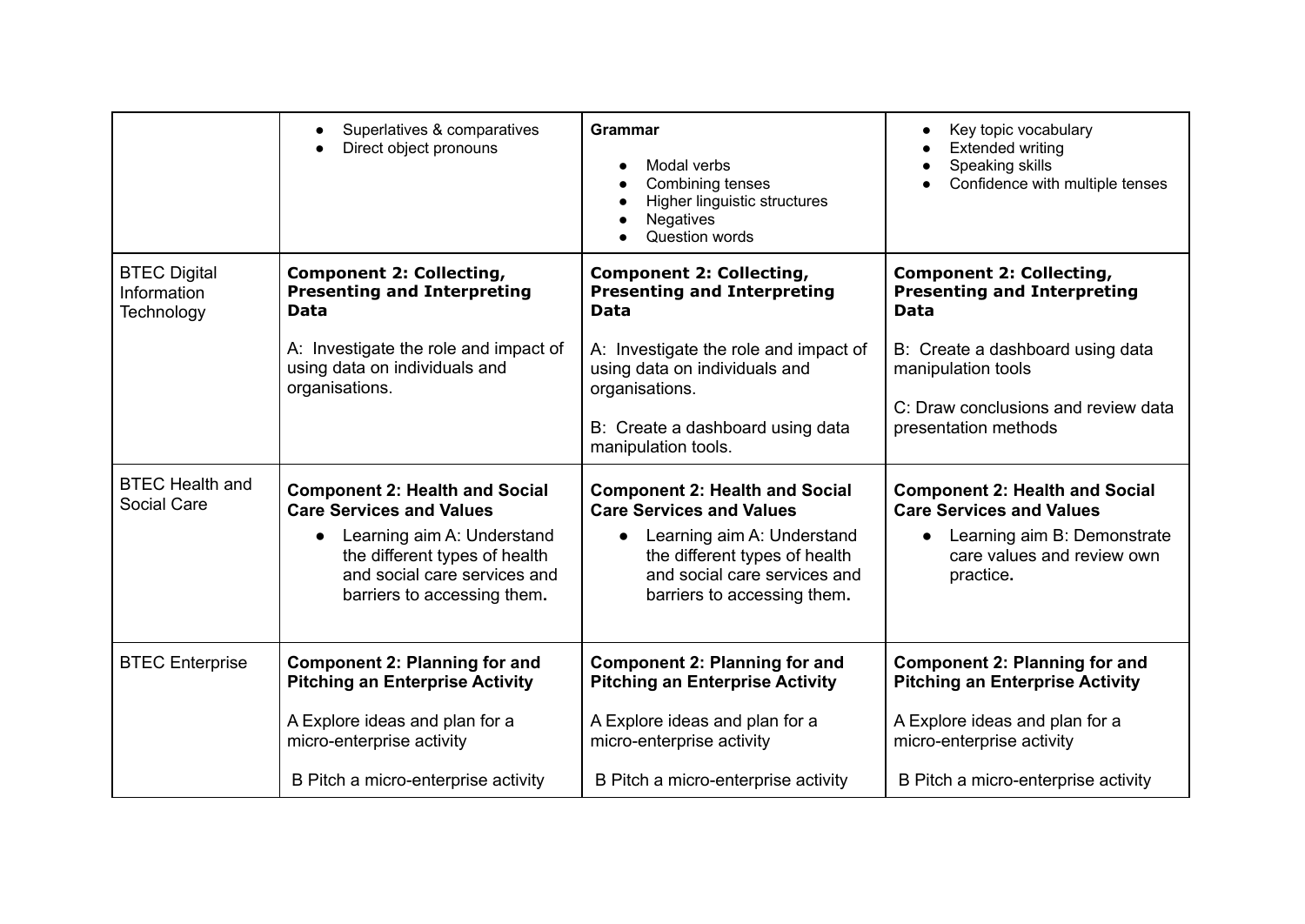|                                   | C Review own pitch for a                                                                                                                                                                                                                                                                                                                                               | C Review own pitch for a                                                                                                                                                                                                                                                                     | C Review own pitch for a                                                                                                                                                                                                                                                                                                                            |
|-----------------------------------|------------------------------------------------------------------------------------------------------------------------------------------------------------------------------------------------------------------------------------------------------------------------------------------------------------------------------------------------------------------------|----------------------------------------------------------------------------------------------------------------------------------------------------------------------------------------------------------------------------------------------------------------------------------------------|-----------------------------------------------------------------------------------------------------------------------------------------------------------------------------------------------------------------------------------------------------------------------------------------------------------------------------------------------------|
|                                   | micro-enterprise activity.                                                                                                                                                                                                                                                                                                                                             | micro-enterprise activity                                                                                                                                                                                                                                                                    | micro-enterprise activity.                                                                                                                                                                                                                                                                                                                          |
| <b>BTEC Sport and</b>             | <b>Component 3: Applying the</b>                                                                                                                                                                                                                                                                                                                                       | <b>Component 3: Applying the</b>                                                                                                                                                                                                                                                             | <b>Component 3: Applying the</b>                                                                                                                                                                                                                                                                                                                    |
| <b>Fitness</b>                    | <b>Principles of Sport and Activity</b>                                                                                                                                                                                                                                                                                                                                | <b>Principles of Sport and Activity</b>                                                                                                                                                                                                                                                      | <b>Principles of Sport and Activity</b>                                                                                                                                                                                                                                                                                                             |
|                                   | <b>Learning Aims:</b>                                                                                                                                                                                                                                                                                                                                                  | <b>Learning Aims:</b>                                                                                                                                                                                                                                                                        | <b>Learning Aims:</b>                                                                                                                                                                                                                                                                                                                               |
|                                   | A Understand the fundamentals of                                                                                                                                                                                                                                                                                                                                       | A Understand the fundamentals of                                                                                                                                                                                                                                                             | A Understand the fundamentals of                                                                                                                                                                                                                                                                                                                    |
|                                   | sport and activity leadership                                                                                                                                                                                                                                                                                                                                          | sport and activity leadership                                                                                                                                                                                                                                                                | sport and activity leadership                                                                                                                                                                                                                                                                                                                       |
|                                   | B Planning sessions for target groups                                                                                                                                                                                                                                                                                                                                  | B Planning sessions for target groups                                                                                                                                                                                                                                                        | B Planning sessions for target groups                                                                                                                                                                                                                                                                                                               |
|                                   | C Delivering and reviewing sessions                                                                                                                                                                                                                                                                                                                                    | C Delivering and reviewing sessions                                                                                                                                                                                                                                                          | C Delivering and reviewing sessions                                                                                                                                                                                                                                                                                                                 |
|                                   | for target groups                                                                                                                                                                                                                                                                                                                                                      | for target groups                                                                                                                                                                                                                                                                            | for target groups                                                                                                                                                                                                                                                                                                                                   |
| Food Preparation<br>and Nutrition | <b>Food Hygiene and Safety</b><br>Probiotics and pathogens<br><b>Bread</b><br><b>Breads and culture</b><br>$\bullet$<br>Carbohydrates theory review<br>Advanced bread products<br>$\bullet$<br>NEA 1 practice: Flours in<br>pizza dough<br><b>Pastry</b><br>Adapting fat content<br>Fats and oils theory review<br>Advanced pastry products<br>NEA 1 practice: Fats in | Cake<br>Sugars and syrups theory<br>$\bullet$<br>Mass production<br>Advanced cake products<br>NEA 1 practice: Vimto cake<br>challenge<br><b>Proteins</b><br>Cooking with proteins<br>Amino acids and combinations<br>proteins<br>Specialist diets<br>NEA 1 practice: Vegetarian<br>bolognese | <b>Fruit and Vegetables</b><br>Organic and Fairtrade food<br>production<br>Fibre in recipes<br>Vitamins and minerals theory<br>review<br>NEA 1 practice: Vegetable<br>cakes<br><b>Cereals</b><br>Satiety and palatability<br>Food security<br>$\bullet$<br>Advanced cereals recipes<br>$\bullet$<br>NEA 1 practice: Sugars in<br>$\bullet$<br>cakes |